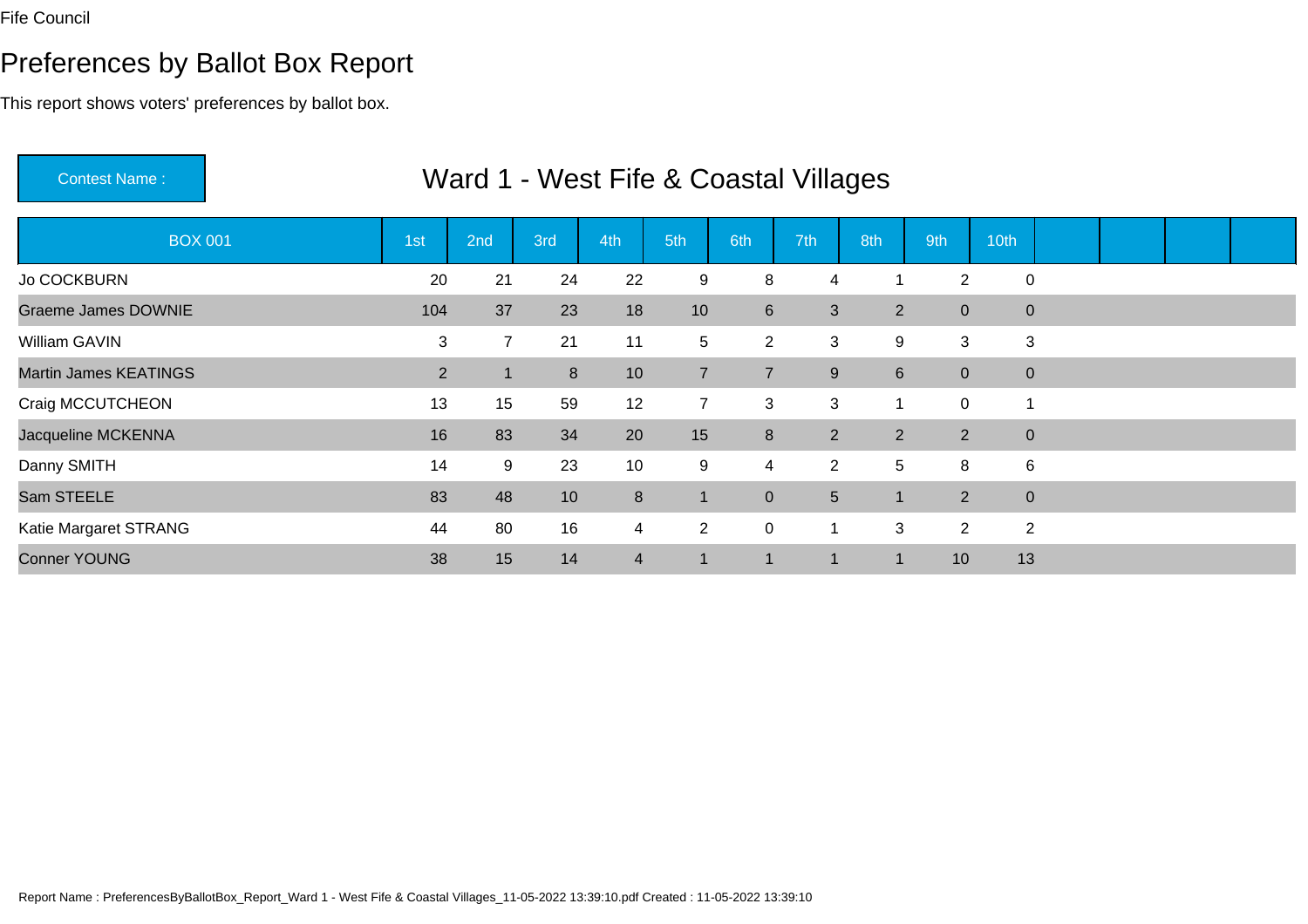# Preferences by Ballot Box Report

| <b>Contest Name:</b>         |                |                |                 | Ward 1 - West Fife & Coastal Villages |                 |                 |                |                |                 |             |  |  |
|------------------------------|----------------|----------------|-----------------|---------------------------------------|-----------------|-----------------|----------------|----------------|-----------------|-------------|--|--|
| <b>BOX 002</b>               | 1st            | 2nd            | 3rd             | 4th                                   | 5th             | 6th             | 7th            | 8th            | 9th             | 10th        |  |  |
| <b>Jo COCKBURN</b>           | 11             | 18             | 27              | 14                                    | 5               | 8               | 3              | 0              | -1              | $\mathbf 0$ |  |  |
| <b>Graeme James DOWNIE</b>   | 101            | 23             | 16              | $9\,$                                 | 10 <sup>°</sup> | $\overline{2}$  | 3              | $\overline{7}$ | $\mathbf{1}$    | $\mathbf 0$ |  |  |
| William GAVIN                | $\overline{7}$ | $\overline{7}$ | 20              | 17                                    | $\overline{4}$  | 3               | 1              | 5              | $\overline{2}$  |             |  |  |
| <b>Martin James KEATINGS</b> | $\overline{0}$ |                | 10 <sup>°</sup> | 5 <sup>5</sup>                        | 11              | $5\overline{)}$ | $\overline{7}$ | 2              | $\mathbf{1}$    | 2           |  |  |
| Craig MCCUTCHEON             | 10             | 5              | 55              | 15                                    | 6               | 3               | 3              | 3              | 1               | $\pmb{0}$   |  |  |
| Jacqueline MCKENNA           | 9              | 99             | 28              | $\boldsymbol{9}$                      | $\overline{2}$  | 6               | $\overline{2}$ | $\overline{4}$ | $5\phantom{.0}$ | 2           |  |  |
| Danny SMITH                  | 6              | $\overline{7}$ | 16              | 3                                     | 5               | 5               | $\overline{7}$ | $\overline{2}$ | 6               | 4           |  |  |
| Sam STEELE                   | 86             | 46             | 12              | 2                                     | $\mathbf 0$     | 1               | 1              | $\overline{2}$ | $\overline{4}$  |             |  |  |
| Katie Margaret STRANG        | 51             | 79             | 12              | 6                                     |                 | $\mathbf 0$     | $\overline{2}$ | $\overline{2}$ | $\overline{2}$  | 4           |  |  |
| <b>Conner YOUNG</b>          | 45             | 10             | 10              | 5                                     | $\overline{0}$  | 1               |                | 3              | $\,6\,$         | 13          |  |  |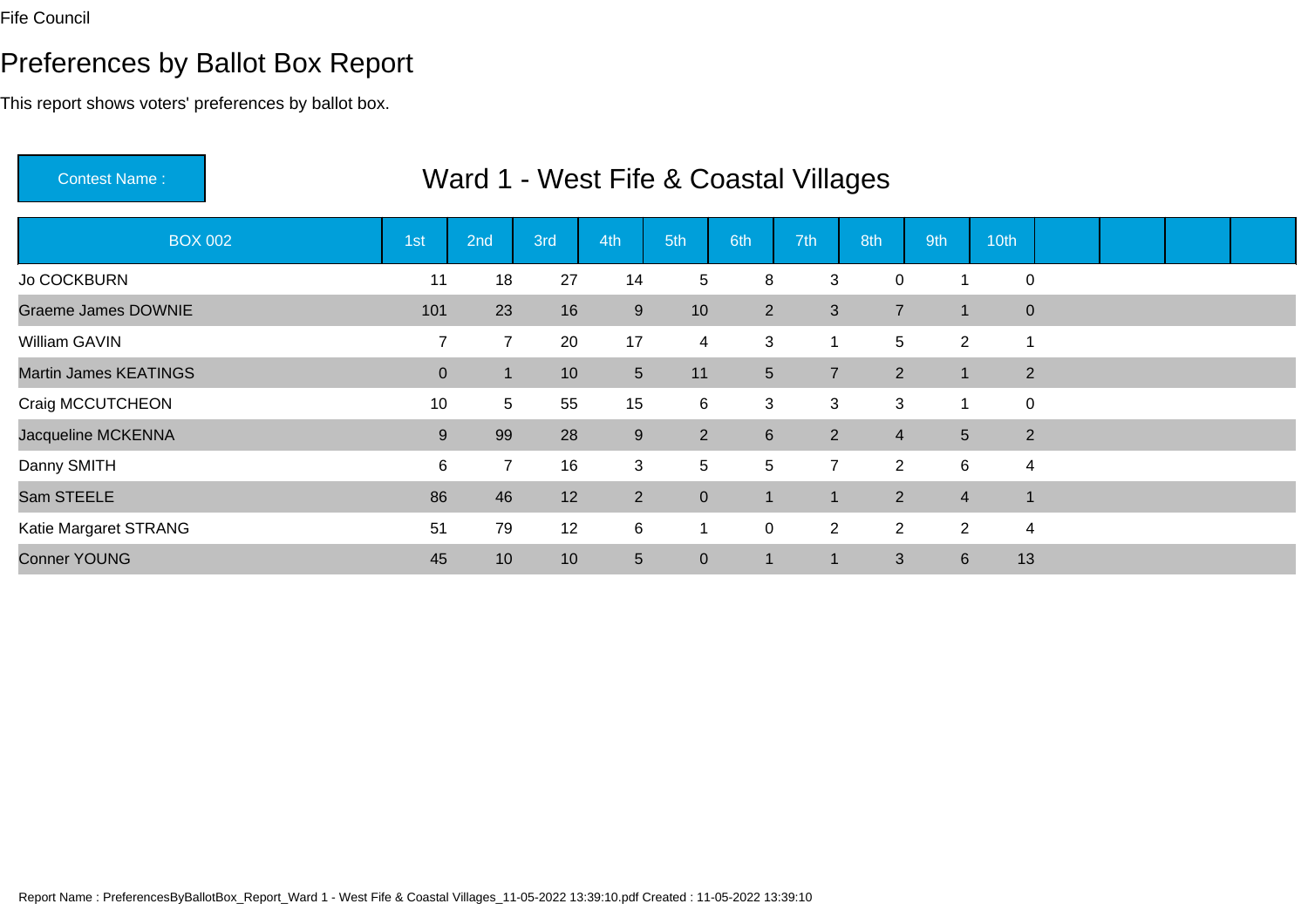# Preferences by Ballot Box Report

This report shows voters' preferences by ballot box.

| <b>Contest Name:</b>         |     | Ward 1 - West Fife & Coastal Villages |     |                |                 |                |                |                |                 |             |  |  |
|------------------------------|-----|---------------------------------------|-----|----------------|-----------------|----------------|----------------|----------------|-----------------|-------------|--|--|
| BOX 004, 003, 005            | 1st | 2nd                                   | 3rd | 4th            | 5th             | 6th            | 7th            | 8th            | 9th             | 10th        |  |  |
| Jo COCKBURN                  | 19  | 24                                    | 26  | 19             | 6               | 7              | 0              | 3              | $\overline{4}$  | $\mathbf 0$ |  |  |
| <b>Graeme James DOWNIE</b>   | 117 | 62                                    | 31  | 17             | $6\overline{6}$ | $\overline{4}$ | 6              | $2^{\circ}$    | $\mathbf{1}$    | $\mathbf 0$ |  |  |
| William GAVIN                | 3   | 3                                     | 18  | 17             | 10              | 1              | 3              | $\overline{4}$ | 1               | $\mathbf 0$ |  |  |
| <b>Martin James KEATINGS</b> | 10  | 7 <sup>1</sup>                        | 10  | $9\,$          | $\overline{7}$  | $\mathbf{0}$   | $\overline{7}$ | $\overline{2}$ | $\mathbf{1}$    | $\mathbf 0$ |  |  |
| Craig MCCUTCHEON             | 15  | 21                                    | 68  | 9              | 6               | 5              |                | $\mathbf 1$    | 0               |             |  |  |
| Jacqueline MCKENNA           | 48  | 94                                    | 37  | 18             | $\overline{4}$  | $\sqrt{5}$     | 5              | 5 <sup>5</sup> | $\overline{0}$  | $\pmb{0}$   |  |  |
| Danny SMITH                  | 4   | 9                                     | 10  | $\overline{7}$ | 6               | $\overline{4}$ | $\overline{2}$ | 3              | $\overline{7}$  | 4           |  |  |
| Sam STEELE                   | 111 | 74                                    | 23  | $\overline{7}$ | $5\overline{)}$ | 2              | 1              | $\overline{1}$ | $\mathbf{1}$    | $\mathbf 0$ |  |  |
| Katie Margaret STRANG        | 74  | 110                                   | 19  | 6              | $\overline{4}$  | $\overline{4}$ |                | 1              | -1              | 1           |  |  |
| <b>Conner YOUNG</b>          | 62  | 12                                    | 12  | $\overline{2}$ | 1               | 3              | $\overline{0}$ | 3              | $5\phantom{.0}$ | 10          |  |  |

Report Name : PreferencesByBallotBox\_Report\_Ward 1 - West Fife & Coastal Villages\_11-05-2022 13:39:10.pdf Created : 11-05-2022 13:39:10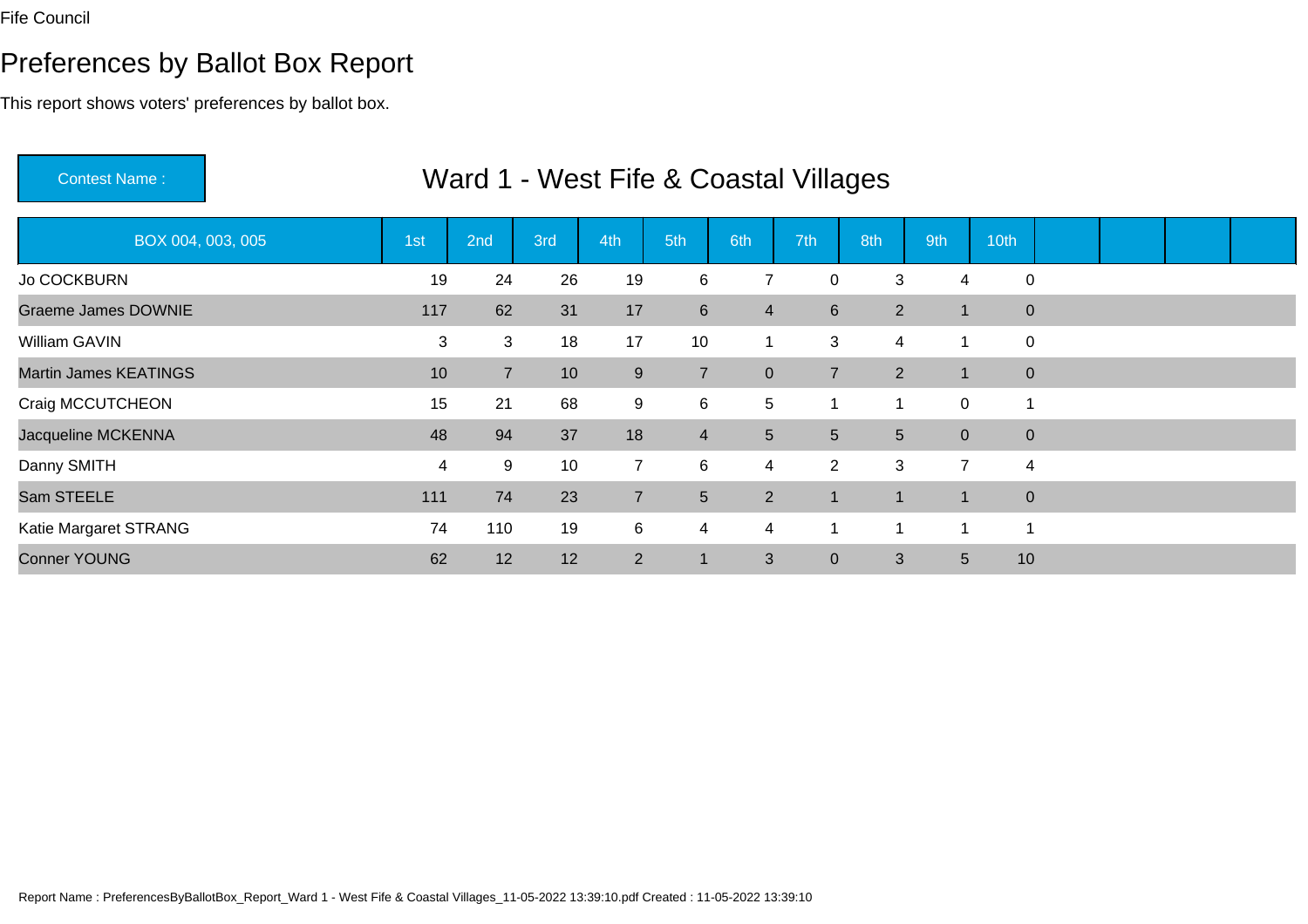# Preferences by Ballot Box Report

| <b>Contest Name:</b>         |                |                |                 | Ward 1 - West Fife & Coastal Villages |                 |                 |                  |                |                |                |  |  |
|------------------------------|----------------|----------------|-----------------|---------------------------------------|-----------------|-----------------|------------------|----------------|----------------|----------------|--|--|
| <b>BOX 006</b>               | 1st            | 2nd            | 3rd             | 4th                                   | 5th             | 6th             | 7th              | 8th            | 9th            | 10th           |  |  |
| Jo COCKBURN                  | $\overline{7}$ | 15             | 15              | 8                                     | 5               | 5               | 3                | 5              | $\overline{2}$ |                |  |  |
| <b>Graeme James DOWNIE</b>   | 56             | 37             | 17              | 16                                    | $\overline{4}$  | $\overline{7}$  | $6 \overline{6}$ | $\overline{0}$ | $\mathbf{1}$   | $\overline{0}$ |  |  |
| William GAVIN                | 5              | $\overline{2}$ | 10              | 9                                     | $\overline{4}$  | $\mathbf{1}$    | 3                | 5              | $\mathbf 0$    | $\overline{2}$ |  |  |
| <b>Martin James KEATINGS</b> | $\overline{2}$ | $\overline{2}$ | $\overline{4}$  | 5                                     | $\overline{4}$  | 3               | $\overline{2}$   | 3 <sup>1</sup> | $\overline{4}$ | $\overline{0}$ |  |  |
| Craig MCCUTCHEON             | 4              | 8              | 27              | 6                                     | 6               | $\overline{2}$  | $\overline{2}$   | $\overline{2}$ | $\overline{2}$ |                |  |  |
| Jacqueline MCKENNA           | 31             | 47             | 21              | $\boldsymbol{9}$                      | 9               | $5\phantom{.0}$ | $\overline{4}$   | $2^{\circ}$    | $\overline{2}$ | $\mathbf 0$    |  |  |
| Danny SMITH                  | $\overline{2}$ | 4              | $\overline{2}$  | $\mathbf 1$                           | $5\overline{)}$ | 6               | 3                | 3              | $\overline{2}$ | $\overline{7}$ |  |  |
| Sam STEELE                   | 54             | 34             | 10              | 5                                     | $\overline{2}$  | $\mathbf 0$     | $\overline{2}$   | $\overline{1}$ | 1              | $\mathbf 0$    |  |  |
| Katie Margaret STRANG        | 26             | 51             | 12              | 9                                     | $\overline{2}$  | 1               | 0                | $\overline{2}$ | 1              |                |  |  |
| <b>Conner YOUNG</b>          | 35             | 4              | $6\phantom{1}6$ | $\overline{2}$                        | $\overline{2}$  | $\mathbf 0$     | $\mathbf{0}$     | $\overline{0}$ | 8              | 9              |  |  |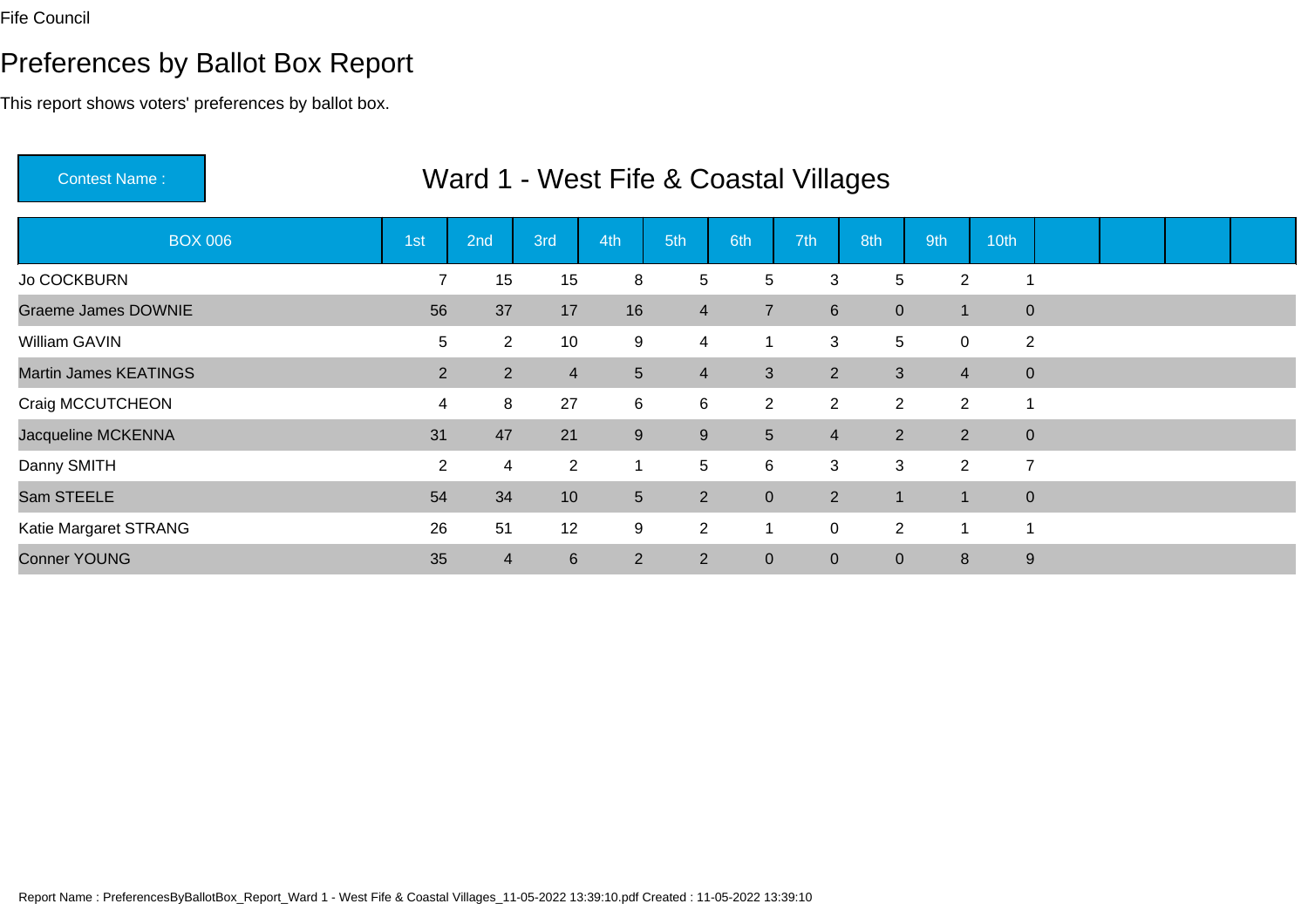# Preferences by Ballot Box Report

| <b>Contest Name:</b>         |                |                |                | Ward 1 - West Fife & Coastal Villages |                 |                |                |                |             |                             |             |  |  |
|------------------------------|----------------|----------------|----------------|---------------------------------------|-----------------|----------------|----------------|----------------|-------------|-----------------------------|-------------|--|--|
| <b>BOX 007</b>               | 1st            | 2nd            | 3rd            | 4th                                   | 5th             | 6th            | 7th            | 8th            | 9th         | 10th                        |             |  |  |
| Jo COCKBURN                  | 19             | 20             | 31             | 15                                    | 6               | 3              | 6              | 1              | $\mathbf 0$ | $\mathbf 0$                 |             |  |  |
| <b>Graeme James DOWNIE</b>   | 56             | 31             | 19             | 11                                    | $\overline{4}$  | $\mathbf 0$    | $\overline{0}$ | 1              |             | $2^{\circ}$                 | $\mathbf 0$ |  |  |
| William GAVIN                | 5              |                | 18             | $\,6$                                 |                 | 4              | $\overline{2}$ | 3              |             | $\mathbf 0$                 | 2           |  |  |
| <b>Martin James KEATINGS</b> | $\overline{0}$ | 2 <sup>1</sup> | 5 <sup>5</sup> | 1                                     | $6\overline{6}$ | $\overline{4}$ | 2 <sup>1</sup> |                |             | 3<br>$\blacksquare$         |             |  |  |
| Craig MCCUTCHEON             | 6              | 12             | 46             | 10                                    | $\overline{2}$  |                | 3              | 4              |             | $\mathbf 0$                 |             |  |  |
| Jacqueline MCKENNA           | 17             | 61             | 22             | $\overline{5}$                        | $2^{\circ}$     | $\overline{4}$ | $\overline{4}$ | $2^{\circ}$    |             | $\overline{0}$<br>$\pmb{0}$ |             |  |  |
| Danny SMITH                  | 10             | 6              | 9              | 3                                     | $\overline{7}$  | 6              |                | 1              |             | 5                           |             |  |  |
| Sam STEELE                   | 68             | 27             | 12             | 1                                     | $\overline{2}$  | $\mathbf{0}$   | $\overline{0}$ | $\overline{2}$ |             | 3<br>$\mathbf 0$            |             |  |  |
| Katie Margaret STRANG        | 24             | 61             | 9              | 6                                     | $\overline{2}$  | $\mathbf 0$    | 0              | $\overline{0}$ |             | 2<br>3                      |             |  |  |
| <b>Conner YOUNG</b>          | 41             | 8              | 13             | 1                                     | $\overline{0}$  | $\overline{2}$ | $\mathbf{0}$   | 2              | $\mathbf 1$ | $\overline{7}$              |             |  |  |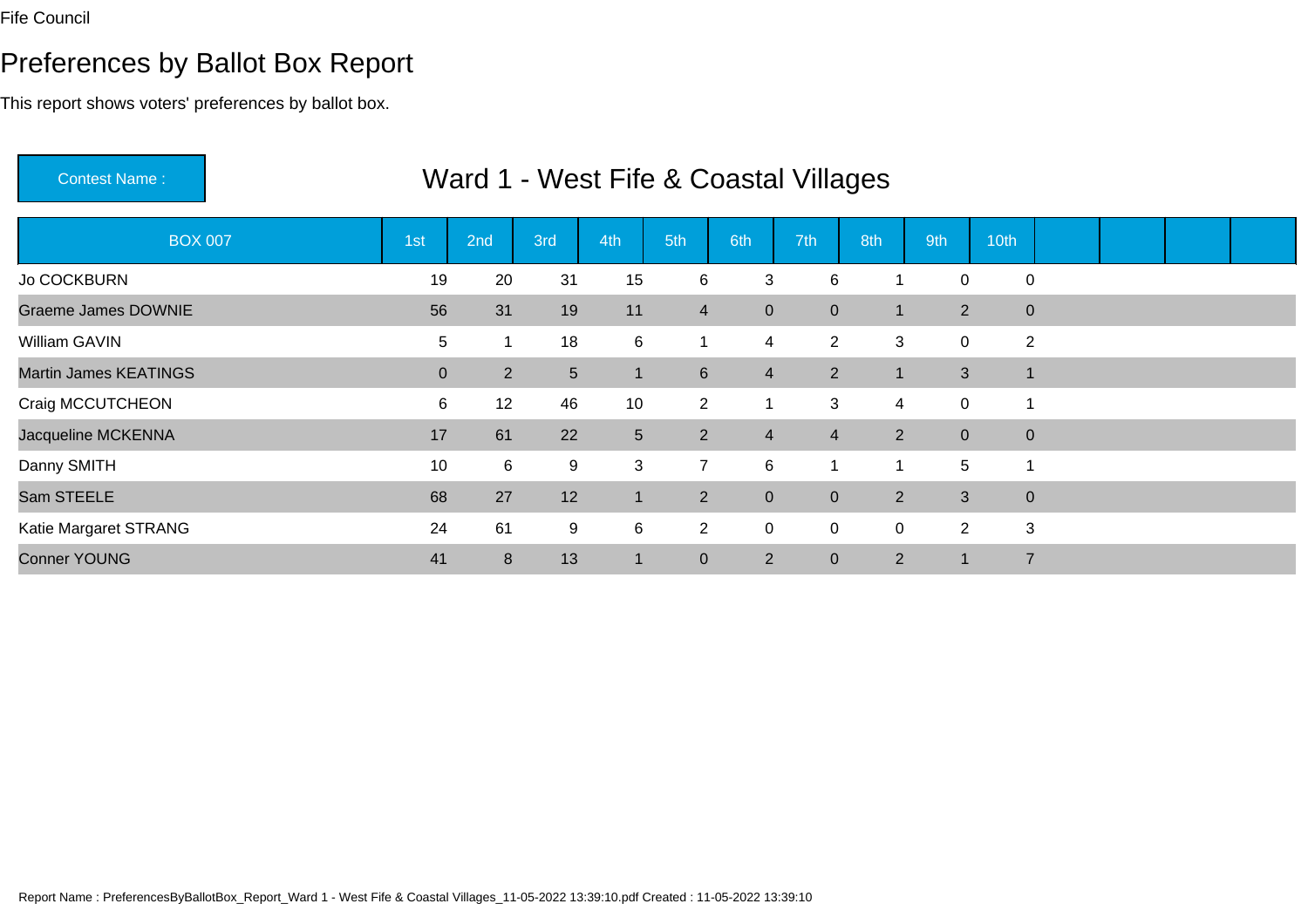# Preferences by Ballot Box Report

| <b>Contest Name:</b>         |                |                |                | Ward 1 - West Fife & Coastal Villages |                |                |                |                |                |                |  |  |
|------------------------------|----------------|----------------|----------------|---------------------------------------|----------------|----------------|----------------|----------------|----------------|----------------|--|--|
| <b>BOX 008</b>               | 1st            | 2nd            | 3rd            | 4th                                   | 5th            | 6th            | 7th            | 8th            | 9th            | 10th           |  |  |
| Jo COCKBURN                  | 15             | 27             | 27             | 17                                    | 10             | 9              |                | 5              | -1             | $\mathbf 0$    |  |  |
| <b>Graeme James DOWNIE</b>   | 81             | 37             | 34             | 10                                    | 9              | $6\phantom{1}$ | $\overline{2}$ | $2^{\circ}$    | $\overline{0}$ | $\blacksquare$ |  |  |
| William GAVIN                | $\overline{2}$ |                | 10             | 9                                     | 6              | $\mathbf 0$    | 3              | $\overline{4}$ | $\mathbf 0$    | $\mathbf 0$    |  |  |
| <b>Martin James KEATINGS</b> | 4              | 5 <sup>5</sup> | $\overline{7}$ | $6\phantom{.}$                        | $\overline{2}$ | $6\phantom{1}$ | 2 <sup>1</sup> | $2^{\circ}$    | $\mathbf{1}$   | $\mathbf 1$    |  |  |
| Craig MCCUTCHEON             | 15             | 13             | 44             | 6                                     | 6              | 5              | 3              | $\mathbf 0$    | $\mathbf 0$    | $\pmb{0}$      |  |  |
| Jacqueline MCKENNA           | 11             | 67             | 27             | 14                                    | $6\phantom{1}$ | $5\phantom{.}$ | $\overline{7}$ | 3 <sup>1</sup> | $\mathbf{1}$   | $\mathbf 0$    |  |  |
| Danny SMITH                  |                | 6              | 6              | $\overline{2}$                        |                |                |                | 3              | 8              | 3              |  |  |
| Sam STEELE                   | 59             | 36             | 14             | $\overline{4}$                        | $\mathbf{1}$   | $\mathbf{0}$   | $\overline{0}$ | $\overline{0}$ | $\mathbf 1$    |                |  |  |
| Katie Margaret STRANG        | 35             | 61             | $\overline{7}$ | $\overline{7}$                        |                |                | 0              | $\overline{0}$ | 1              |                |  |  |
| <b>Conner YOUNG</b>          | 55             | 10             | $6\phantom{1}$ | $\overline{4}$                        | $\overline{0}$ | $\overline{0}$ | $\overline{0}$ | $\overline{0}$ | 6              | 11             |  |  |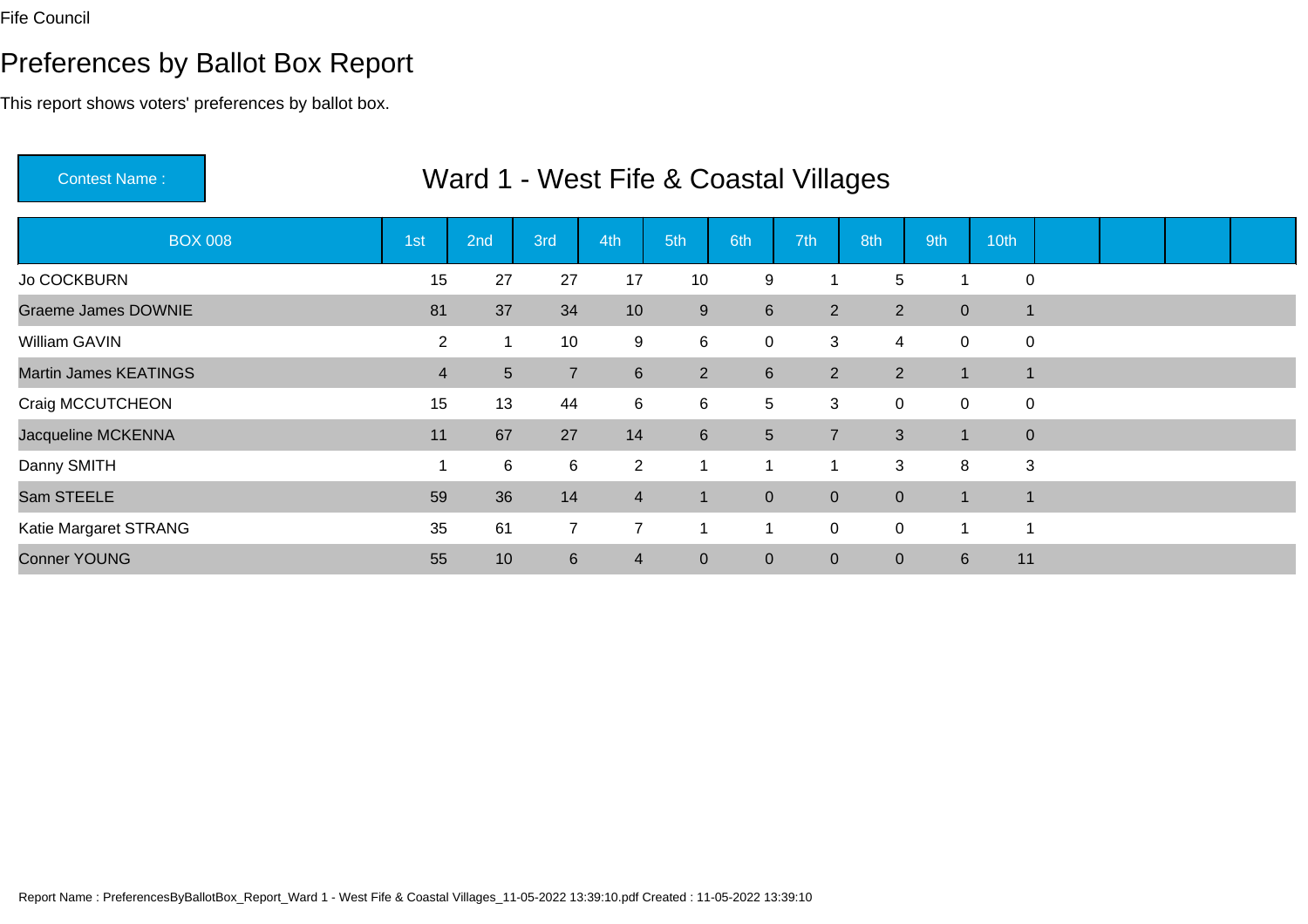# Preferences by Ballot Box Report

| <b>Contest Name:</b>         |     |                  |                | Ward 1 - West Fife & Coastal Villages |                |                |                |                |                |                  |  |  |
|------------------------------|-----|------------------|----------------|---------------------------------------|----------------|----------------|----------------|----------------|----------------|------------------|--|--|
| <b>BOX 009</b>               | 1st | 2nd              | 3rd            | 4th                                   | 5th            | 6th            | 7th            | 8th            | 9th            | 10th             |  |  |
| Jo COCKBURN                  | 15  | 19               | 16             | 14                                    | 3              | $\overline{2}$ | 2              | ٠              | $\Omega$       |                  |  |  |
| <b>Graeme James DOWNIE</b>   | 32  | 24               | 29             | 9                                     | $\mathbf{3}$   | $\overline{4}$ | 2 <sup>1</sup> | 1              | $\overline{0}$ | $\mathbf 0$      |  |  |
| William GAVIN                | 3   | $\mathbf 0$      | $\overline{7}$ | $\overline{7}$                        | 3              | 1              | 0              | $\overline{2}$ | $\overline{2}$ | $\mathbf 0$      |  |  |
| <b>Martin James KEATINGS</b> |     | $\overline{0}$   | $\mathbf 1$    | $\overline{4}$                        | $\overline{2}$ | $\mathbf{1}$   | 3              | $\overline{4}$ | $\mathbf{1}$   | $\mathbf 0$      |  |  |
| Craig MCCUTCHEON             | 17  | 5                | 39             | 6                                     | $\overline{2}$ | $\overline{2}$ |                | 1              | 1              | $\pmb{0}$        |  |  |
| Jacqueline MCKENNA           | 16  | 36               | 19             | 12                                    | 5 <sub>5</sub> | 3              | 3              | $\overline{0}$ | $2^{\circ}$    | $\boldsymbol{0}$ |  |  |
| Danny SMITH                  | 0   | 5                | 4              | 3                                     | $\overline{7}$ | 1              |                | 1              | 3              |                  |  |  |
| Sam STEELE                   | 48  | 33               | 11             | $\overline{4}$                        | $\blacksquare$ | 2              | $\overline{0}$ | $\overline{0}$ | $\mathbf{0}$   | $\mathbf 0$      |  |  |
| Katie Margaret STRANG        | 33  | 52               | 8              | 4                                     | $\overline{2}$ |                |                | 0              | $\mathbf 0$    | $\pmb{0}$        |  |  |
| <b>Conner YOUNG</b>          | 44  | $6 \overline{6}$ | 3              | 3                                     | $\overline{0}$ | $\mathbf{0}$   | $\overline{0}$ | 2              | $\overline{2}$ | $\bf 8$          |  |  |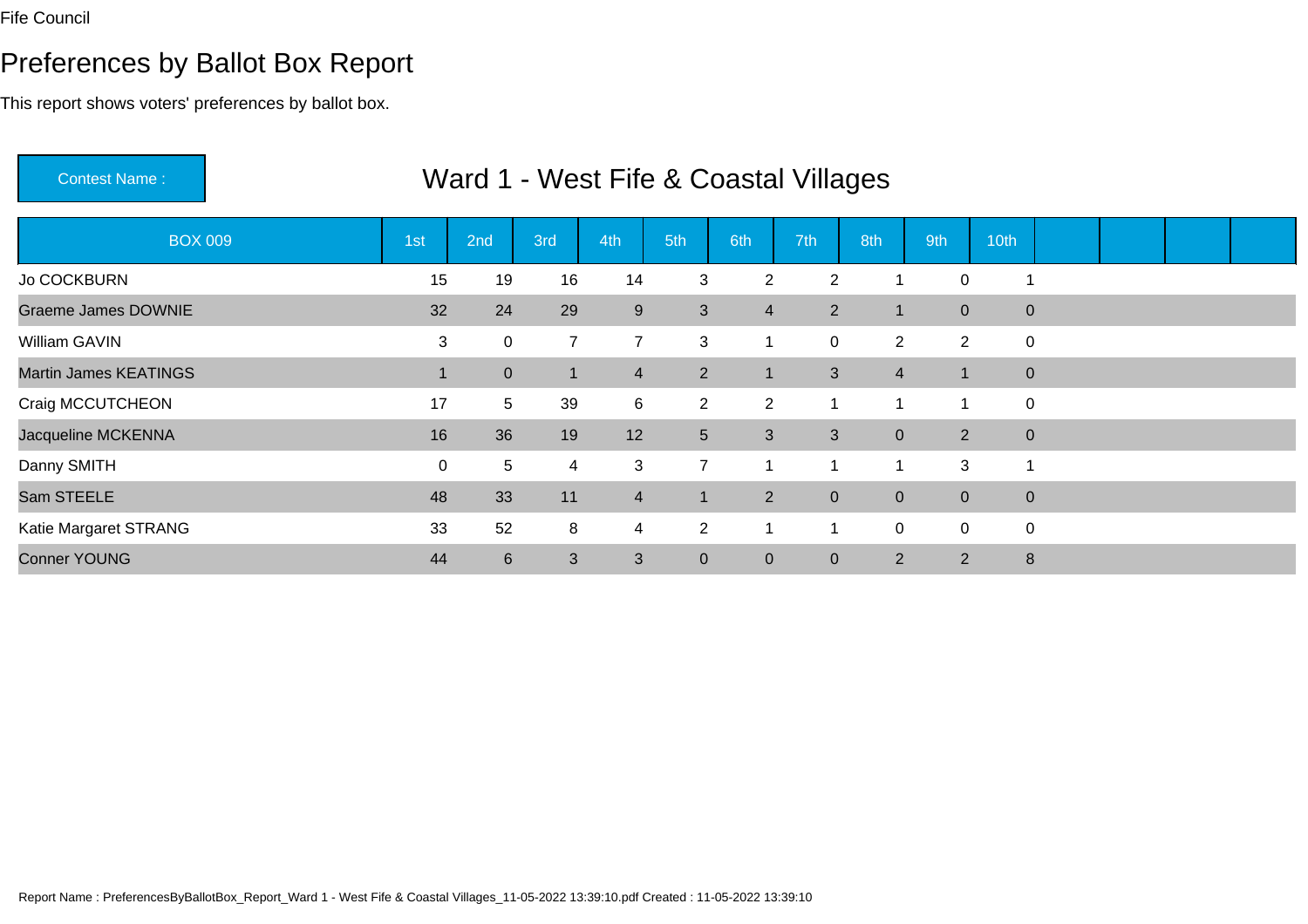# Preferences by Ballot Box Report

| <b>Contest Name:</b>         |                |                  |                | Ward 1 - West Fife & Coastal Villages |                 |                |                |                |                |                |  |  |
|------------------------------|----------------|------------------|----------------|---------------------------------------|-----------------|----------------|----------------|----------------|----------------|----------------|--|--|
| BOX 010, 011, 012            | 1st            | 2nd              | 3rd            | 4th                                   | 5th             | 6th            | 7th            | 8th            | 9th            | 10th           |  |  |
| <b>Jo COCKBURN</b>           | 18             | 31               | 32             | 20                                    | $\mathbf 0$     | 4              |                | ٠              | 1              | $\mathbf 0$    |  |  |
| <b>Graeme James DOWNIE</b>   | 50             | 36               | 36             | 13                                    | $6\overline{6}$ | $\mathbf{0}$   | 3              | $\overline{2}$ | $\overline{0}$ | $\mathbf 0$    |  |  |
| William GAVIN                | 5              | $\overline{2}$   | 13             | $\,6$                                 | 4               | 3              | 3              | 0              | $\overline{2}$ | 2              |  |  |
| <b>Martin James KEATINGS</b> | $\overline{0}$ | $6 \overline{6}$ | 3 <sup>1</sup> | $\mathbf 1$                           | $6\phantom{1}$  | 3              | 2 <sup>1</sup> | 2 <sup>1</sup> | $\overline{0}$ | $\mathbf 0$    |  |  |
| Craig MCCUTCHEON             | 17             | 12               | 53             | 10                                    | 6               | 3              | 0              | 3              | 1              | $\pmb{0}$      |  |  |
| Jacqueline MCKENNA           | 18             | 49               | 29             | 14                                    | $\overline{4}$  | $\overline{4}$ | $\mathbf{0}$   | $\overline{2}$ | $\mathbf 1$    | $\mathbf 0$    |  |  |
| Danny SMITH                  | 10             | $\overline{7}$   | 4              | $\overline{2}$                        | 6               | 3              | 3              | $\mathbf 1$    | 3              | $\mathbf 0$    |  |  |
| Sam STEELE                   | 85             | 40               | 16             | 5                                     | 5               | $\mathbf{0}$   | 1              | $\overline{0}$ | $\overline{4}$ | $\mathbf 0$    |  |  |
| Katie Margaret STRANG        | 33             | 86               | 17             | $\overline{4}$                        | 3               | $\mathbf{3}$   |                | $\overline{2}$ | $\mathbf 0$    | 3              |  |  |
| <b>Conner YOUNG</b>          | 68             | 10               | 10             | 3                                     | $\vert$ 1       | $\mathbf{0}$   | $\overline{0}$ | -1             | $\mathbf{0}$   | $\overline{7}$ |  |  |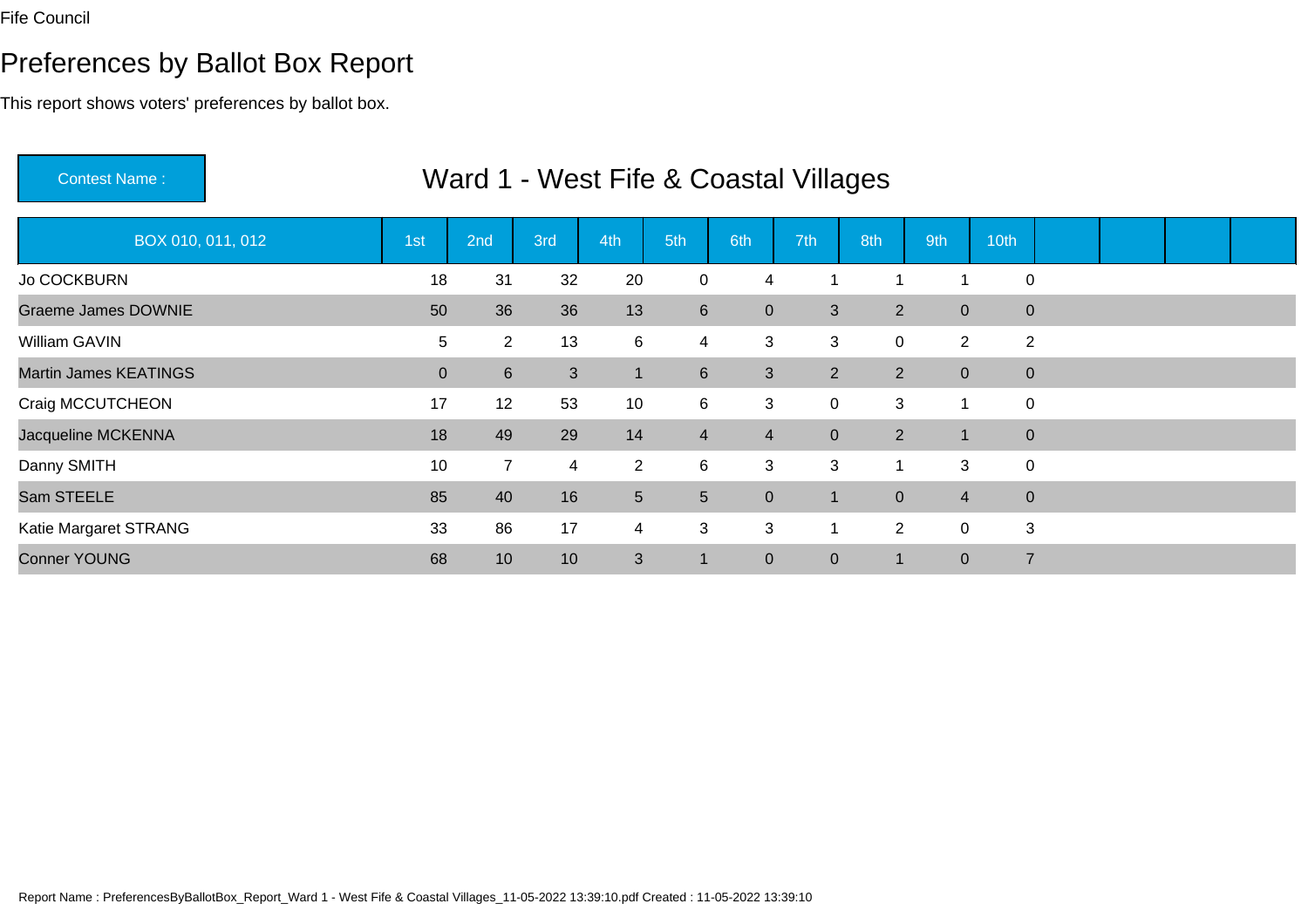# Preferences by Ballot Box Report

| <b>Contest Name:</b>         |                |             |                 |                |                | Ward 1 - West Fife & Coastal Villages |                |                         |                |                |  |  |
|------------------------------|----------------|-------------|-----------------|----------------|----------------|---------------------------------------|----------------|-------------------------|----------------|----------------|--|--|
| BOX 014, 013                 | 1st            | 2nd         | 3rd             | 4th            | 5th            | 6th                                   | 7th            | 8th                     | 9th            | 10th           |  |  |
| <b>Jo COCKBURN</b>           | 17             | 13          | 19              | 15             | 8              | 9                                     | 12             | 6                       | $\overline{4}$ |                |  |  |
| <b>Graeme James DOWNIE</b>   | 139            | 38          | 25              | 18             | 18             | 8                                     | $\overline{7}$ | 3                       | $\overline{0}$ | $\mathbf{1}$   |  |  |
| William GAVIN                | 10             | 6           | 26              | 19             | 12             | 6                                     | 6              | $\overline{4}$          | $\overline{4}$ | $\overline{2}$ |  |  |
| <b>Martin James KEATINGS</b> |                | $2^{\circ}$ | 10 <sup>1</sup> | $\overline{7}$ | 11             | 10                                    | $\overline{7}$ | 6 <sup>1</sup>          | $\overline{7}$ | $\mathbf{1}$   |  |  |
| Craig MCCUTCHEON             | 11             | 10          | 64              | 17             | 9              | $\overline{7}$                        | 5              | $\mathbf{0}$            | $\overline{2}$ | $\overline{c}$ |  |  |
| Jacqueline MCKENNA           | 29             | 116         | 40              | 27             | 12             | 8                                     | 3              | $6 \overline{6}$        | $\overline{4}$ | $\overline{0}$ |  |  |
| Danny SMITH                  | $\overline{7}$ | 4           | 12              | 4              | $\overline{7}$ | 3                                     | 4              | 11                      | 12             | 3              |  |  |
| Sam STEELE                   | 132            | 62          | 20              | 8              | $\overline{2}$ | $\mathbf{1}$                          | $\overline{0}$ | $\overline{4}$          | $\overline{2}$ | $\mathbf{0}$   |  |  |
| Katie Margaret STRANG        | 54             | 133         | 18              | 5              | 3              |                                       | $\overline{0}$ | $\overline{\mathbf{1}}$ | 3              | 2              |  |  |
| <b>Conner YOUNG</b>          | 22             | 3           | 12              | $6\phantom{1}$ | $\overline{0}$ | 2                                     | 1              | 3                       | $\overline{4}$ | 29             |  |  |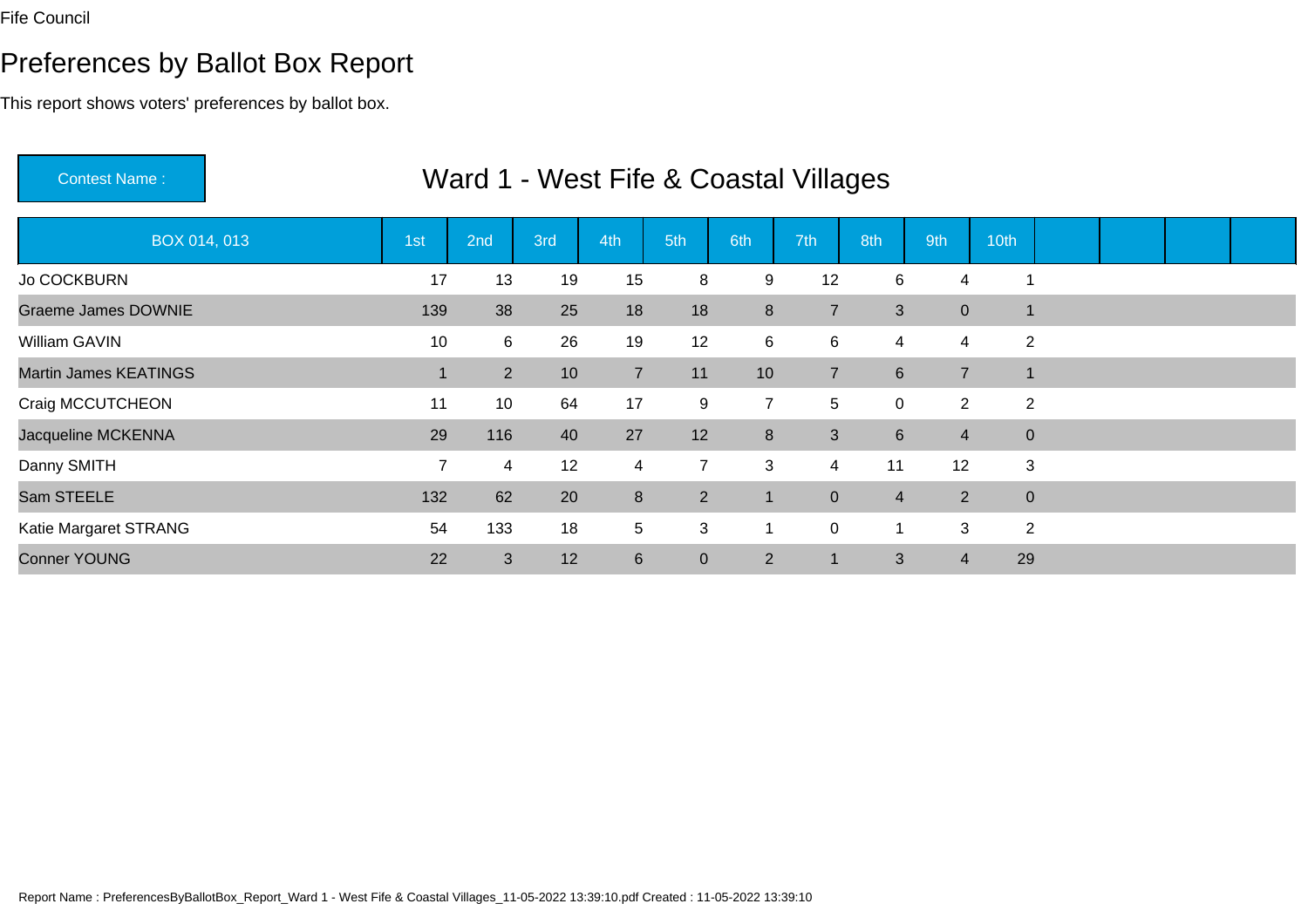# Preferences by Ballot Box Report

| <b>Contest Name:</b>         |                |                |                | Ward 1 - West Fife & Coastal Villages |                 |                |                  |                |                |                  |  |  |
|------------------------------|----------------|----------------|----------------|---------------------------------------|-----------------|----------------|------------------|----------------|----------------|------------------|--|--|
| <b>BOX 015</b>               | 1st            | 2nd            | 3rd            | 4th                                   | 5th             | 6th            | 7th              | 8th            | 9th            | 10th             |  |  |
| Jo COCKBURN                  | 36             | 26             | 49             | 24                                    | $\overline{7}$  | 9              | 0                | $\overline{2}$ |                | $\mathbf 0$      |  |  |
| <b>Graeme James DOWNIE</b>   | 63             | 51             | 35             | 18                                    | 5 <sup>5</sup>  | $\overline{4}$ | 3                | 1              | $\overline{0}$ | $\mathbf{0}$     |  |  |
| William GAVIN                | 1              | 4              | 21             | 14                                    | 5               | 3              | 3                | 5              | $\overline{2}$ | -1               |  |  |
| <b>Martin James KEATINGS</b> | $\overline{4}$ | $\overline{4}$ | $\overline{4}$ | 12                                    | $\overline{4}$  | 2              | $6 \overline{6}$ | $\overline{4}$ | $\overline{0}$ | $\overline{1}$   |  |  |
| Craig MCCUTCHEON             | 12             | 14             | 67             | 23                                    | $\overline{7}$  | $\overline{7}$ | $\overline{2}$   |                |                | $\mathbf 0$      |  |  |
| Jacqueline MCKENNA           | 37             | 66             | 36             | 18                                    | 10 <sup>1</sup> | 3              | 3                |                | $\overline{0}$ | $\boldsymbol{0}$ |  |  |
| Danny SMITH                  | 4              | 9              | 9              | 4                                     | 11              | 3              | 4                | 1              | 3              | 3                |  |  |
| Sam STEELE                   | 63             | 70             | 18             | 3                                     | 5 <sup>5</sup>  | $\mathbf{0}$   | 1                | $\overline{4}$ | $\overline{4}$ | $\boldsymbol{0}$ |  |  |
| Katie Margaret STRANG        | 66             | 63             | 12             | 10                                    | $\overline{2}$  | 3              | $\overline{0}$   | 1              | 4              | $\overline{4}$   |  |  |
| <b>Conner YOUNG</b>          | 56             | 18             | 18             | $\overline{7}$                        | $\overline{4}$  | $\mathbf 1$    |                  | $\overline{0}$ | 3              | $\bf 8$          |  |  |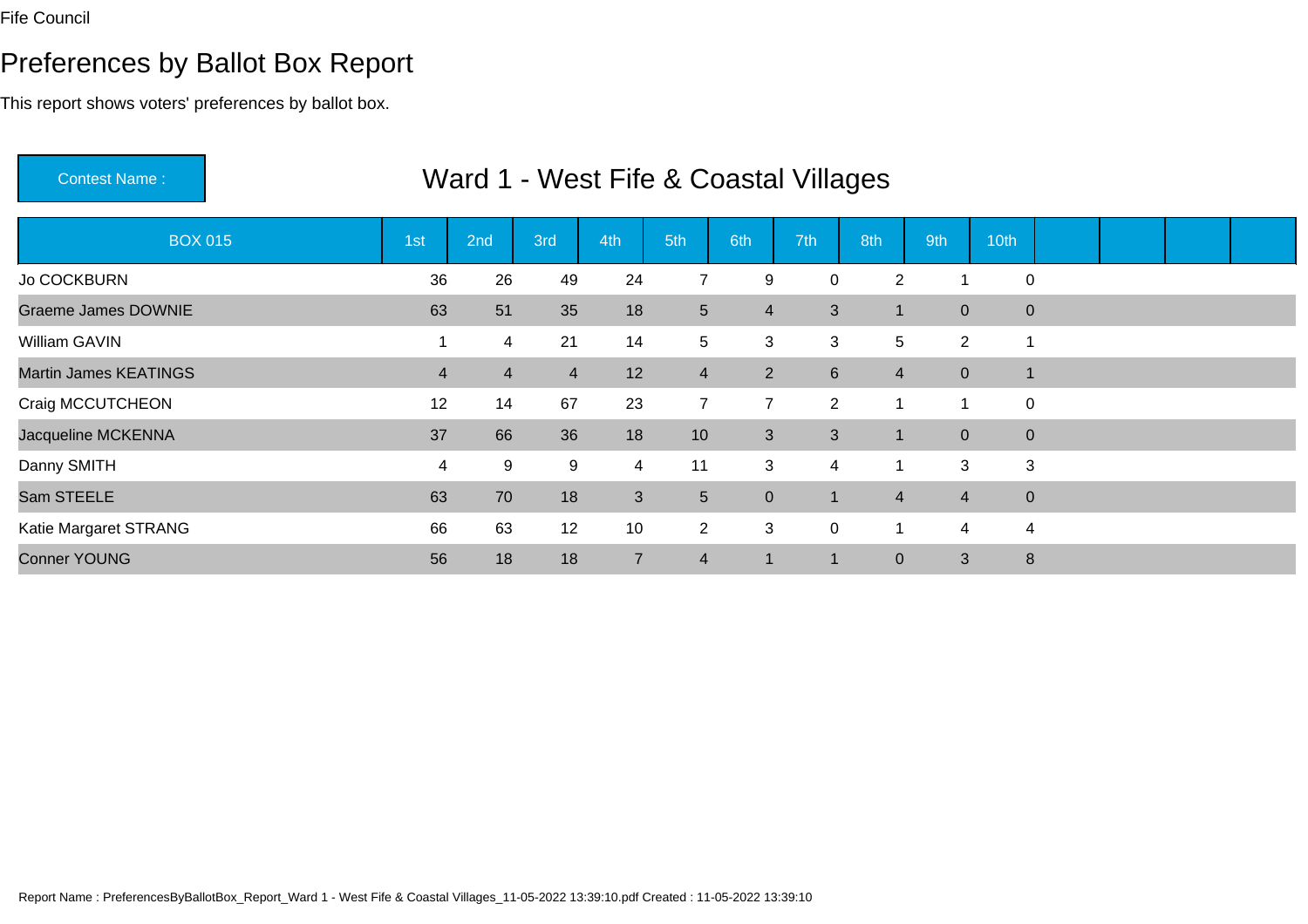# Preferences by Ballot Box Report

| <b>Contest Name:</b>         |                 |                |             |                |                | Ward 1 - West Fife & Coastal Villages |                |                |                         |              |  |  |
|------------------------------|-----------------|----------------|-------------|----------------|----------------|---------------------------------------|----------------|----------------|-------------------------|--------------|--|--|
| <b>BOX 016</b>               | 1 <sub>st</sub> | 2nd            | 3rd         | 4th            | 5th            | 6th                                   | 7th            | 8th            | 9th                     | 10th         |  |  |
| Jo COCKBURN                  | 25              | 43             | 33          | 26             | 7              | 5                                     | 7              | 5              |                         | $\mathbf 0$  |  |  |
| <b>Graeme James DOWNIE</b>   | 45              | 58             | 34          | 22             | 13             | 11                                    | 1              | $\mathbf{1}$   | $\overline{0}$          | $\mathbf{0}$ |  |  |
| William GAVIN                | $\mathbf 0$     | 3              | 8           | 11             | 6              | 4                                     | 8              | $\overline{2}$ | $\overline{\mathbf{1}}$ | -1           |  |  |
| <b>Martin James KEATINGS</b> |                 | $\overline{0}$ | $6^{\circ}$ | $\overline{7}$ | 6              | 5 <sup>5</sup>                        | 4              | 5 <sup>5</sup> | $6\phantom{1}$          | $\mathbf{1}$ |  |  |
| Craig MCCUTCHEON             | 28              | 8              | 60          | 10             | 6              | $\overline{2}$                        | $\overline{2}$ |                | $\mathbf 0$             |              |  |  |
| Jacqueline MCKENNA           | 47              | 46             | 41          | 15             | 11             | 8                                     | $\overline{7}$ | $2^{\circ}$    | $\overline{0}$          | $\mathbf 0$  |  |  |
| Danny SMITH                  | 4               | 4              | 5           | $\overline{2}$ | $\mathbf{1}$   | $\overline{2}$                        | 4              | 4              | $\overline{7}$          | 5            |  |  |
| Sam STEELE                   | 66              | 65             | 15          | 6              | $\overline{2}$ | $\mathbf{1}$                          | 1              | $2^{\circ}$    | $\overline{1}$          | $\mathbf 0$  |  |  |
| Katie Margaret STRANG        | 56              | 72             | 15          | 3              | $\overline{4}$ | 2                                     | $\overline{0}$ | 1              | $\overline{2}$          | -1           |  |  |
| <b>Conner YOUNG</b>          | 56              | 8              | 19          | $\overline{4}$ | $\mathbf 1$    | $\overline{0}$                        | $\overline{0}$ | $\overline{2}$ | $\overline{4}$          | 10           |  |  |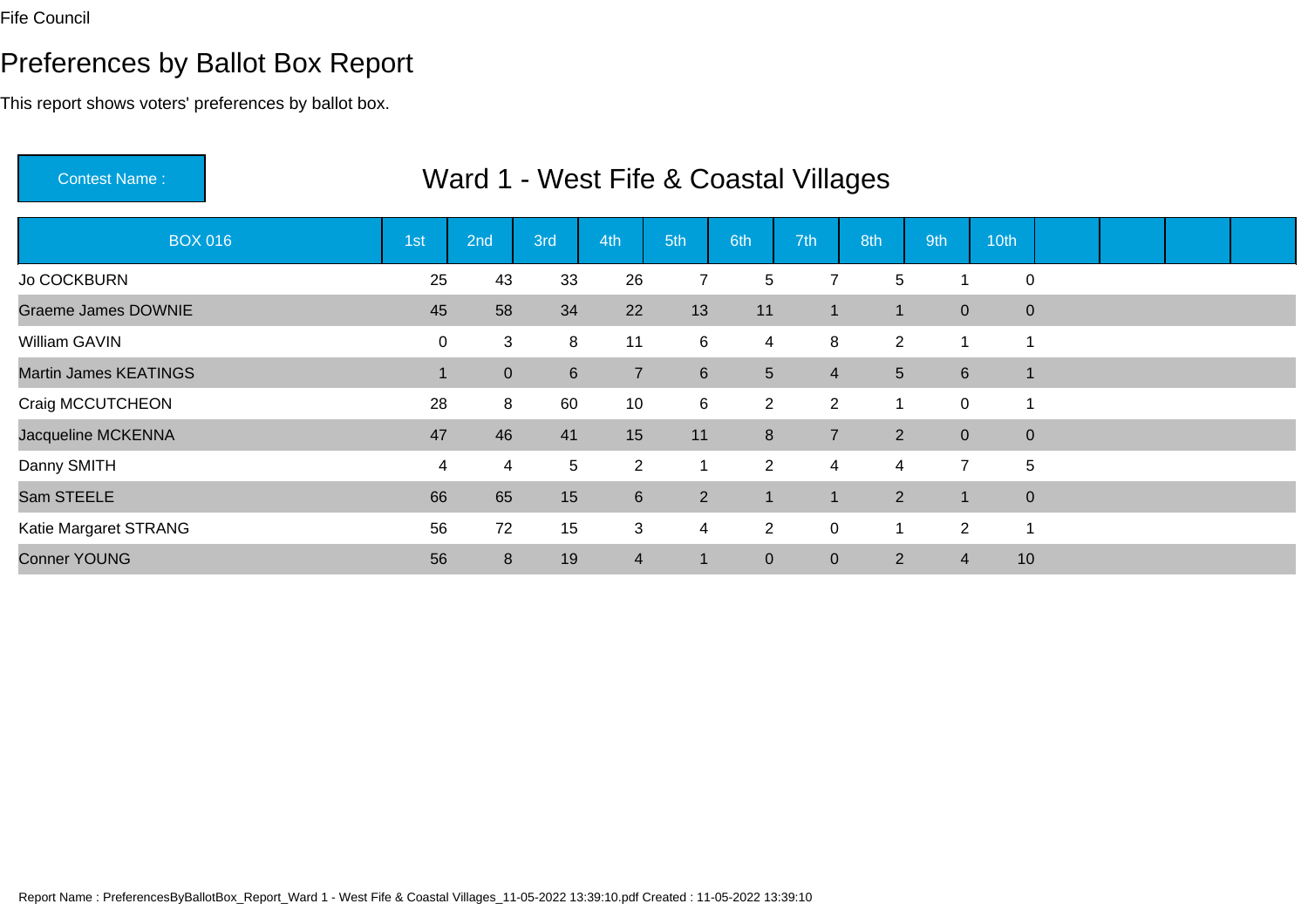# Preferences by Ballot Box Report

| <b>Contest Name:</b>         |     | Ward 1 - West Fife & Coastal Villages |                |     |                |                  |                |                |                 |                |  |  |
|------------------------------|-----|---------------------------------------|----------------|-----|----------------|------------------|----------------|----------------|-----------------|----------------|--|--|
| <b>BOX 017</b>               | 1st | 2nd                                   | 3rd            | 4th | 5th            | 6th              | 7th            | 8th            | 9th             | 10th           |  |  |
| Jo COCKBURN                  | 24  | 37                                    | 54             | 27  | 14             | 8                | 3              | $\overline{2}$ | 0               | $\mathbf 0$    |  |  |
| <b>Graeme James DOWNIE</b>   | 91  | 48                                    | 35             | 18  | 11             | 6                | $\mathbf 1$    | $\overline{4}$ | $\vert$ 1       | $\mathbf{0}$   |  |  |
| William GAVIN                | 9   | 5                                     | 16             | 9   | $\overline{2}$ | 8                | $\overline{7}$ | 5              | 3               | $\overline{2}$ |  |  |
| <b>Martin James KEATINGS</b> |     | 10                                    | 5 <sup>5</sup> | 5   | 12             | $6 \overline{6}$ | 6              | $6^{\circ}$    | $5\phantom{.0}$ | $\mathbf 1$    |  |  |
| Craig MCCUTCHEON             | 13  | 10                                    | 49             | 16  | 13             | 6                | 4              | $\overline{4}$ | 3               | $\overline{2}$ |  |  |
| Jacqueline MCKENNA           | 22  | 88                                    | 37             | 13  | $\overline{7}$ | $5\phantom{.0}$  | 5 <sup>5</sup> | 3              | 3               | $\mathbf 0$    |  |  |
| Danny SMITH                  |     | 11                                    | 4              | 4   | 8              | $5\phantom{.0}$  | 5              | 3              | $\overline{7}$  | 9              |  |  |
| Sam STEELE                   | 72  | 33                                    | 21             | 13  | $\overline{4}$ | 1                | 5              | $\overline{4}$ | $\overline{4}$  | 1              |  |  |
| Katie Margaret STRANG        | 32  | 78                                    | 13             | 8   | 6              | $5\phantom{.0}$  | $\overline{2}$ | 3              | 3               | $\overline{4}$ |  |  |
| <b>Conner YOUNG</b>          | 85  | 12                                    | 15             | 13  | $\mathbf{1}$   | 3                | $\overline{2}$ | 2              | 4               | 13             |  |  |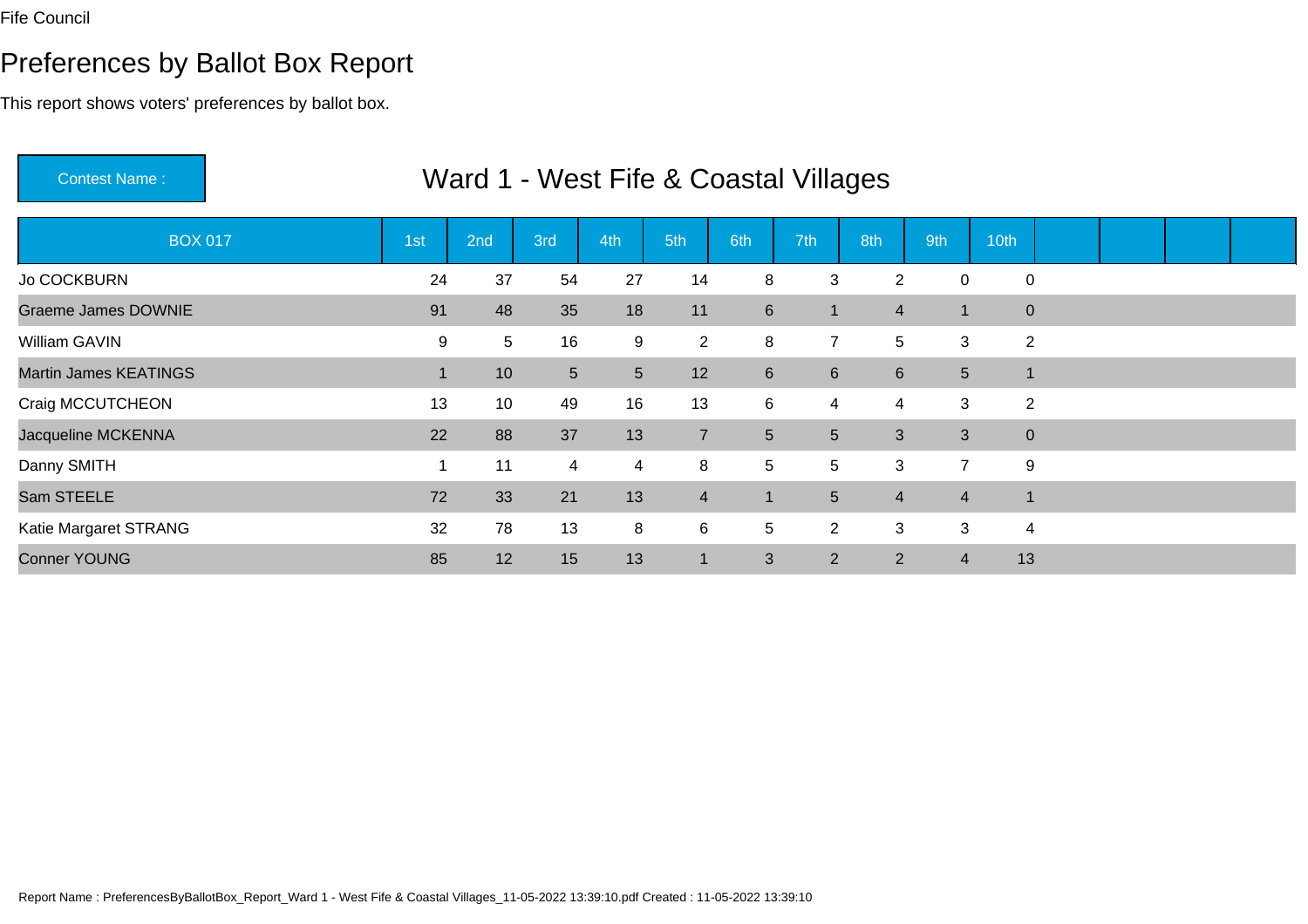# Preferences by Ballot Box Report

| <b>Contest Name:</b>         | Ward 1 - West Fife & Coastal Villages |                |     |                |                |                |                |                |                |                |  |  |  |  |  |
|------------------------------|---------------------------------------|----------------|-----|----------------|----------------|----------------|----------------|----------------|----------------|----------------|--|--|--|--|--|
| PV001 001                    | 1st                                   | 2nd            | 3rd | 4th            | 5th            | 6th            | 7th            | 8th            | 9th            | 10th           |  |  |  |  |  |
| Jo COCKBURN                  | 41                                    | 31             | 39  | 17             | 6              | 3              | 7              | 4              | 4              | $\mathbf 0$    |  |  |  |  |  |
| <b>Graeme James DOWNIE</b>   | 139                                   | 53             | 48  | 13             | $\mathbf 1$    | 3              | 3              | 5 <sup>5</sup> | $\overline{0}$ | $\mathbf 0$    |  |  |  |  |  |
| William GAVIN                | 3                                     | 5              | 18  | 8              | 10             | $\overline{2}$ | 5              | 8              | $\overline{4}$ | 3              |  |  |  |  |  |
| <b>Martin James KEATINGS</b> | 6                                     | $\overline{0}$ | 11  | 10             | 8              | 11             | $\overline{4}$ | 2 <sup>1</sup> | 2              | 3              |  |  |  |  |  |
| Craig MCCUTCHEON             | 12                                    | 13             | 57  | 9              | 11             | $\overline{7}$ | 4              | 5              | $\overline{2}$ | $\overline{2}$ |  |  |  |  |  |
| Jacqueline MCKENNA           | 33                                    | 138            | 36  | 19             | 5 <sup>5</sup> | 3              | 6              | $\overline{0}$ | 2 <sup>1</sup> | $\mathbf 0$    |  |  |  |  |  |
| Danny SMITH                  | 10                                    | 16             | 12  | $\overline{7}$ | 10             | 8              | 4              | $\mathbf 1$    | 3              |                |  |  |  |  |  |
| Sam STEELE                   | 82                                    | 69             | 16  | $\overline{7}$ | 3              | $\mathbf{0}$   | $\overline{2}$ | 3              | $\overline{7}$ |                |  |  |  |  |  |
| Katie Margaret STRANG        | 68                                    | 85             | 17  | 3              | $\overline{2}$ |                | 0              | 3              | 4              | $\overline{7}$ |  |  |  |  |  |
| <b>Conner YOUNG</b>          | 84                                    | 17             | 28  | $9\,$          | $\vert$ 1      | 3              | $\overline{0}$ | 2              | $\overline{2}$ | 13             |  |  |  |  |  |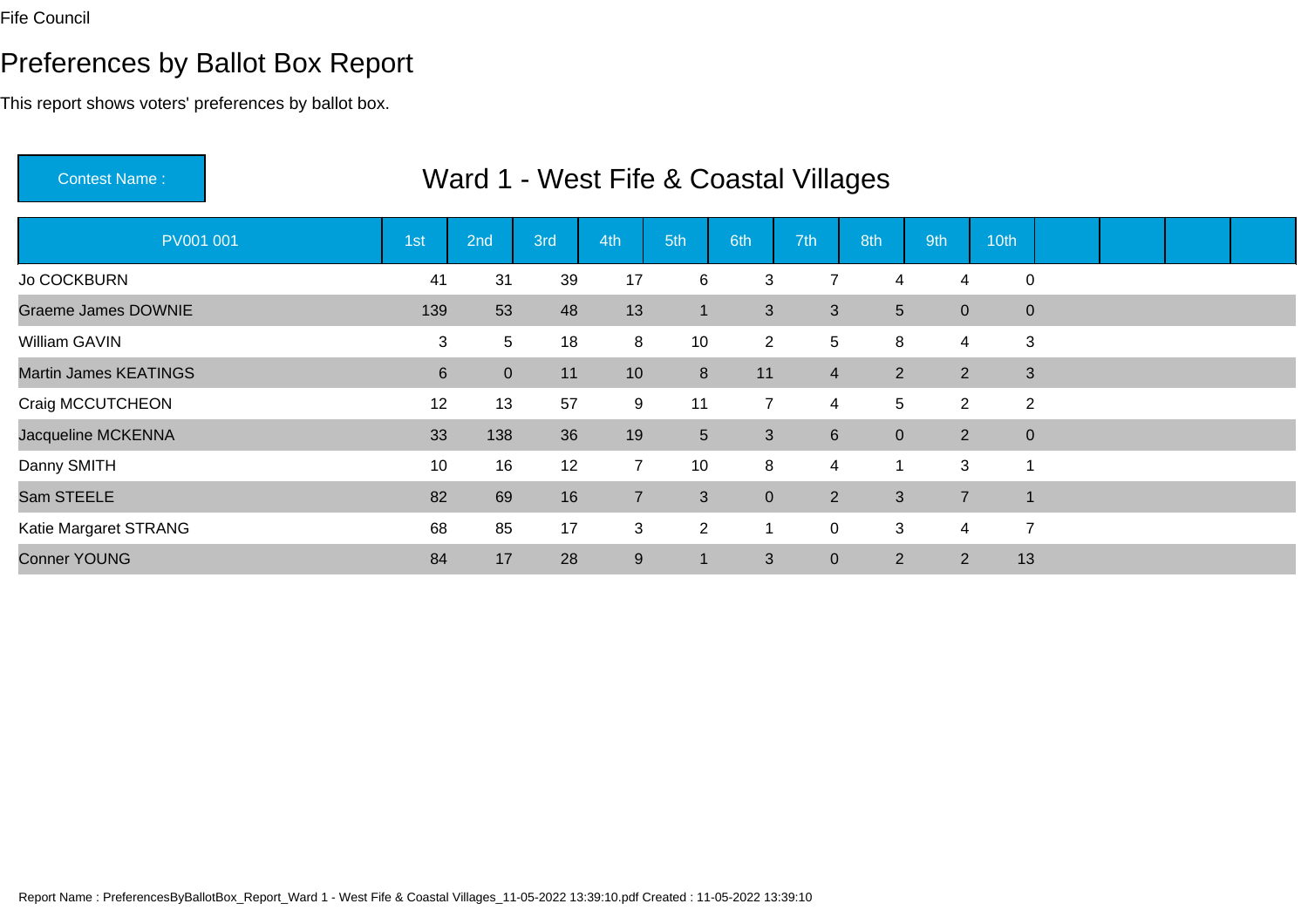# Preferences by Ballot Box Report

| <b>Contest Name:</b>         | Ward 1 - West Fife & Coastal Villages |                |                 |                |                |                 |                |                |                 |                |  |  |  |  |  |
|------------------------------|---------------------------------------|----------------|-----------------|----------------|----------------|-----------------|----------------|----------------|-----------------|----------------|--|--|--|--|--|
| PV001 002                    | 1st                                   | 2nd            | 3rd             | 4th            | 5th            | 6th             | 7th            | 8th            | 9th             | 10th           |  |  |  |  |  |
| Jo COCKBURN                  | 29                                    | 56             | 46              | 21             | 6              | 6               | 4              | 6              | 0               |                |  |  |  |  |  |
| <b>Graeme James DOWNIE</b>   | 137                                   | 47             | 42              | 11             | 8              | $\overline{4}$  | 3              | $\overline{7}$ | $\mathbf{1}$    | $\mathbf 0$    |  |  |  |  |  |
| William GAVIN                | 3                                     | 5              | 12              | 10             | 8              | $\overline{4}$  | 5              | 6              | 3               | $\overline{7}$ |  |  |  |  |  |
| <b>Martin James KEATINGS</b> |                                       | 3 <sup>2</sup> | 10 <sup>°</sup> | 10             | 9              | 12              | $\overline{7}$ | $\overline{4}$ | 3               | 2              |  |  |  |  |  |
| Craig MCCUTCHEON             | 15                                    | 10             | 60              | 11             | 9              | $\overline{4}$  | 4              | $\overline{4}$ | -1              | 2              |  |  |  |  |  |
| Jacqueline MCKENNA           | 36                                    | 129            | 33              | 13             | $\overline{4}$ | $5\phantom{.0}$ | 8              | 3 <sup>1</sup> | $5\phantom{.0}$ | $\mathbf 0$    |  |  |  |  |  |
| Danny SMITH                  | 4                                     | 13             | 18              | 6              | 9              | 6               | 4              | 3              | $\overline{7}$  | 11             |  |  |  |  |  |
| Sam STEELE                   | 81                                    | 62             | 14              | $\overline{2}$ | $\overline{4}$ | $5\phantom{.0}$ | 3              | $\overline{4}$ | 8               | $\mathbf 0$    |  |  |  |  |  |
| Katie Margaret STRANG        | 62                                    | 78             | 13              | $\overline{7}$ | $\overline{2}$ |                 | 4              | 5              | 3               | 6              |  |  |  |  |  |
| <b>Conner YOUNG</b>          | 98                                    | 10             | 31              | 8              | $\overline{4}$ | $\overline{2}$  | 4              | $\overline{0}$ | 10              | 11             |  |  |  |  |  |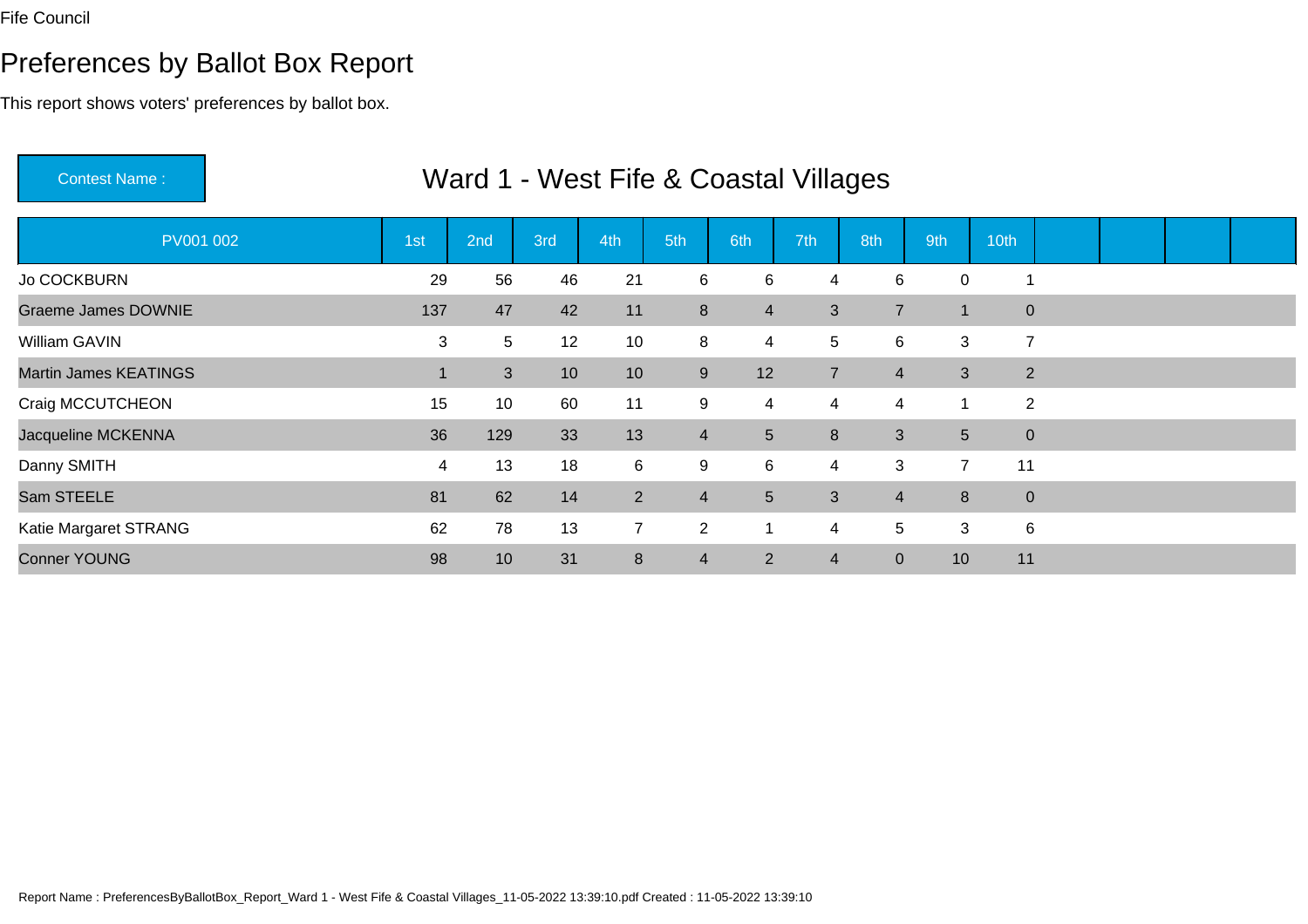# Preferences by Ballot Box Report

| <b>Contest Name:</b>         | Ward 1 - West Fife & Coastal Villages |                 |                |       |                |                |                |                |                |                |  |  |  |  |  |
|------------------------------|---------------------------------------|-----------------|----------------|-------|----------------|----------------|----------------|----------------|----------------|----------------|--|--|--|--|--|
| PV001 003                    | 1st                                   | 2nd             | 3rd            | 4th   | 5th            | 6th            | 7th            | 8th            | 9th            | 10th           |  |  |  |  |  |
| Jo COCKBURN                  | 35                                    | 43              | 62             | 20    | 13             | 5              | 4              | 3              | 8              | $\mathbf 0$    |  |  |  |  |  |
| <b>Graeme James DOWNIE</b>   | 106                                   | 56              | 35             | 18    | 8              | 9              | 2 <sup>1</sup> | 6 <sup>1</sup> | $\mathbf{1}$   | $\mathbf 0$    |  |  |  |  |  |
| William GAVIN                | 14                                    | $\overline{2}$  | 21             | $\,6$ | 8              | 3              | $\overline{7}$ | 6              | $\overline{7}$ | 8              |  |  |  |  |  |
| <b>Martin James KEATINGS</b> | $\overline{4}$                        | 10 <sup>1</sup> | 8 <sup>°</sup> | 8     | 10             | 9              | 5              | 5 <sup>5</sup> | 3              | 2              |  |  |  |  |  |
| Craig MCCUTCHEON             | 14                                    | 19              | 76             | 21    | 14             | 5              | 8              | 1              | 1              | $\overline{2}$ |  |  |  |  |  |
| Jacqueline MCKENNA           | 31                                    | 105             | 38             | 22    | 8              | $\overline{7}$ | 11             | -1             | $\mathbf{1}$   | $\overline{1}$ |  |  |  |  |  |
| Danny SMITH                  | 5                                     | 12              | 19             | 6     | $\overline{7}$ | 9              | 4              | $\overline{7}$ | 3              | 12             |  |  |  |  |  |
| Sam STEELE                   | 99                                    | 69              | 19             | 11    | $\overline{4}$ | 1              | 4              | $6^{\circ}$    | $5\phantom{.}$ | $\mathbf 0$    |  |  |  |  |  |
| Katie Margaret STRANG        | 73                                    | 97              | 26             | 6     | 3              | 3              | $\overline{2}$ | 4              | 5              | 4              |  |  |  |  |  |
| <b>Conner YOUNG</b>          | 91                                    | 12              | 17             | 13    | $\vert$ 1      | $\overline{7}$ | $\overline{0}$ | 3              | 8              | 12             |  |  |  |  |  |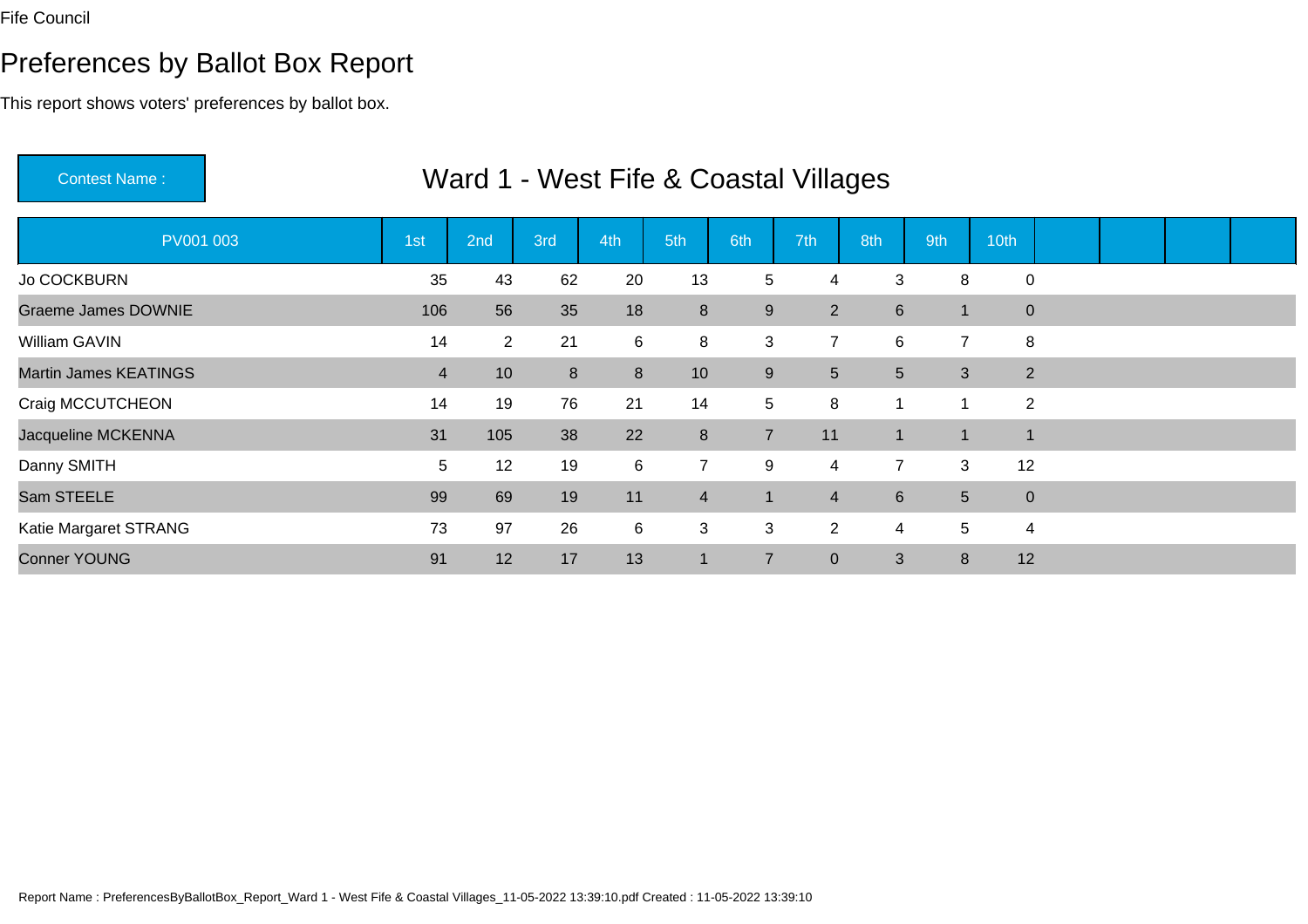# Preferences by Ballot Box Report

| <b>Contest Name:</b>         | Ward 1 - West Fife & Coastal Villages |                |     |                |                |                |                  |                 |                |              |  |  |  |  |  |
|------------------------------|---------------------------------------|----------------|-----|----------------|----------------|----------------|------------------|-----------------|----------------|--------------|--|--|--|--|--|
| PV001 004                    | 1 <sub>st</sub>                       | 2nd            | 3rd | 4th            | 5th            | 6th            | 7th              | 8th             | 9th            | 10th         |  |  |  |  |  |
| <b>Jo COCKBURN</b>           | 46                                    | 46             | 47  | 23             | 7              | 6              | 7                |                 |                | $\mathbf 0$  |  |  |  |  |  |
| <b>Graeme James DOWNIE</b>   | 106                                   | 60             | 40  | 19             | 16             | $6\phantom{1}$ | $2^{\circ}$      |                 | $\overline{1}$ | $\mathbf{0}$ |  |  |  |  |  |
| <b>William GAVIN</b>         | 5                                     | 3              | 9   | 4              | 5              | $\overline{4}$ | 4                | $5\overline{)}$ | 12             | 10           |  |  |  |  |  |
| <b>Martin James KEATINGS</b> | 6                                     | 5 <sup>5</sup> | 8   | 5 <sup>5</sup> | 9              | $\overline{7}$ | 8                | 13              | 3              | 2            |  |  |  |  |  |
| Craig MCCUTCHEON             | 27                                    | 13             | 71  | 12             | 5              | $\overline{7}$ | 4                | 5               | $\mathbf 0$    |              |  |  |  |  |  |
| Jacqueline MCKENNA           | 41                                    | 102            | 47  | 20             | 10             | $\overline{7}$ | $6 \overline{6}$ |                 | $\overline{0}$ | $\mathbf 0$  |  |  |  |  |  |
| Danny SMITH                  | $\overline{7}$                        | 14             | 15  | 8              | $\overline{7}$ | 6              | 8                | 6               | 5              | 6            |  |  |  |  |  |
| Sam STEELE                   | 75                                    | 73             | 14  | 9              | $\overline{4}$ | $6\phantom{1}$ | $\overline{0}$   | 3               | $\overline{4}$ | 2            |  |  |  |  |  |
| Katie Margaret STRANG        | 61                                    | 77             | 29  | 9              | 5              |                | 3                | $\overline{2}$  | 5              | 3            |  |  |  |  |  |
| <b>Conner YOUNG</b>          | 90                                    | 19             | 23  | 9              | $\overline{4}$ | $\overline{4}$ | 1                | 3               | 9              | 13           |  |  |  |  |  |